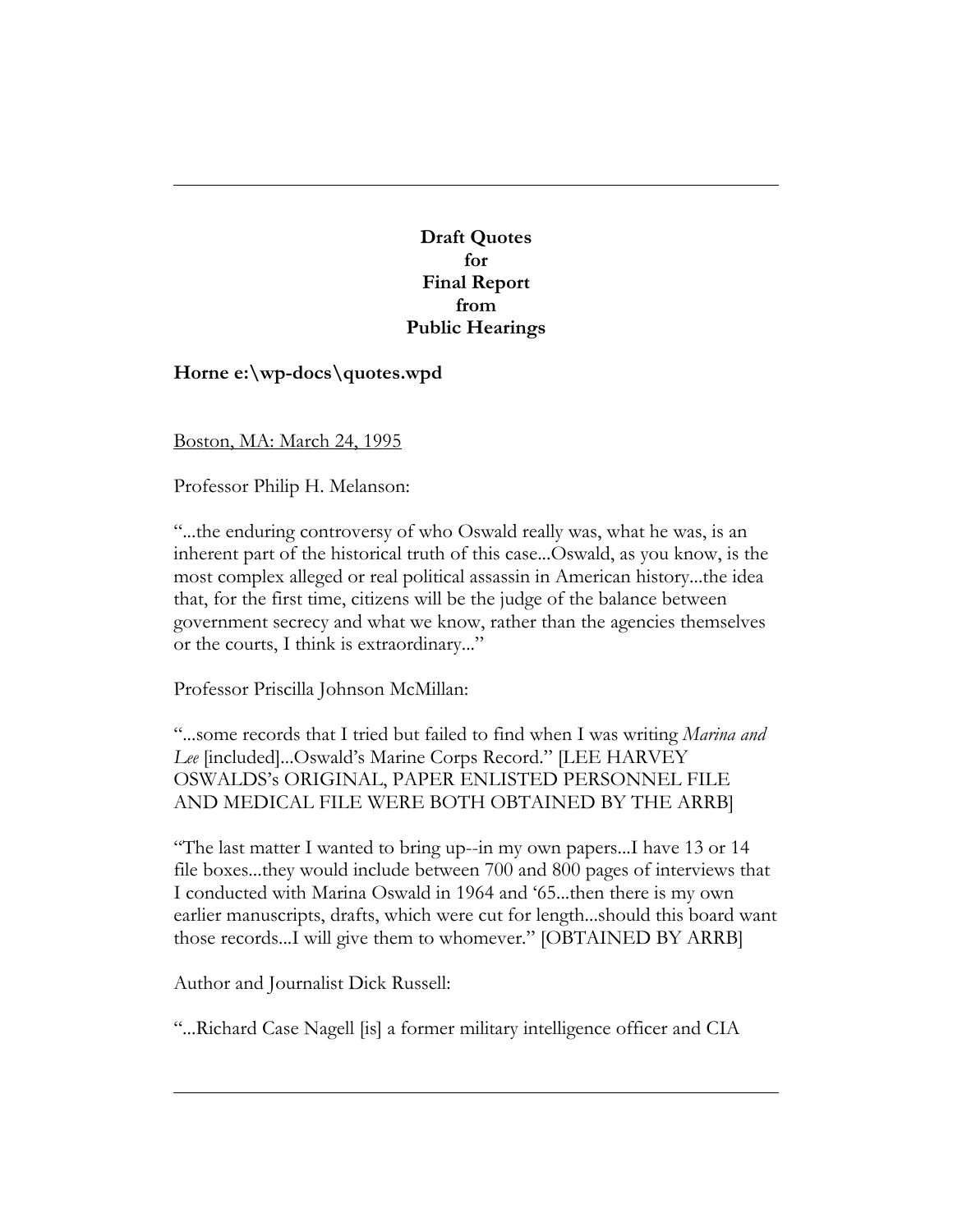contract agent who was involved with Oswald when both were stationed in Japan in 1957 and '58, and later during the 1962 and '63 period in Dallas, New Orleans, [and] Mexico City...in brief, Mr. Nagell maintains that he sought to warn both the FBI...and the CIA...of an assassination plot involving Oswald and two Cuban exile associates...the intent of the conspirators, according to Mr. Nagell, was to pin the blame on Castro's Cuba and spark an invasion of the island...he has indicated to me in the past that, if he was ever subpoenaed by as government agency, he would be willing to testify." [NAGELL WILL BE OF GREAT INTEREST SINCE HE WAS FOUND DECEASED AFTER WE MAILED OUR LETTER; WE "SUCCEEDED" IN THAT WE RELEASED MANY, MANY RECORDS ABOUT HIM--PARTICULARLY FROM SECRET SERVICE AND ARMY FILES, AND OBTAINED THE COOPERATION OF HIS FAMILY IN GOING THROUGH HIS EFFECTS, EVEN THOUGH NOTHING SIGNIFICANT WAS FOUND.]

## New Orleans, LA: June 28, 1995

Congresswoman Lindy Boggs:

"In this era of cynicism about government, your mission is of critical importance...my feeling has always been that if new evidence was discovered and new hearings conducted as a result, that Hale would applaud those efforts...and I wish you well in your continued search for truth and justice."

New Orleans District Attorney Harry F. Connick, Sr.:

"...the [Jim Garrison Clay Shaw prosecution] materials that I have in my office and have had for twenty one and one-half years have been I think under fairly close control...a lot of it, though, is missing and was taken before we took office...I think those files were rifled and I think they took from those files things that would be of great interest to the American public...our criminal code calls that theft...if a public servant removes documents, as they obviously did in Mr. Garrison's office, that would constitute a violation of our law on theft."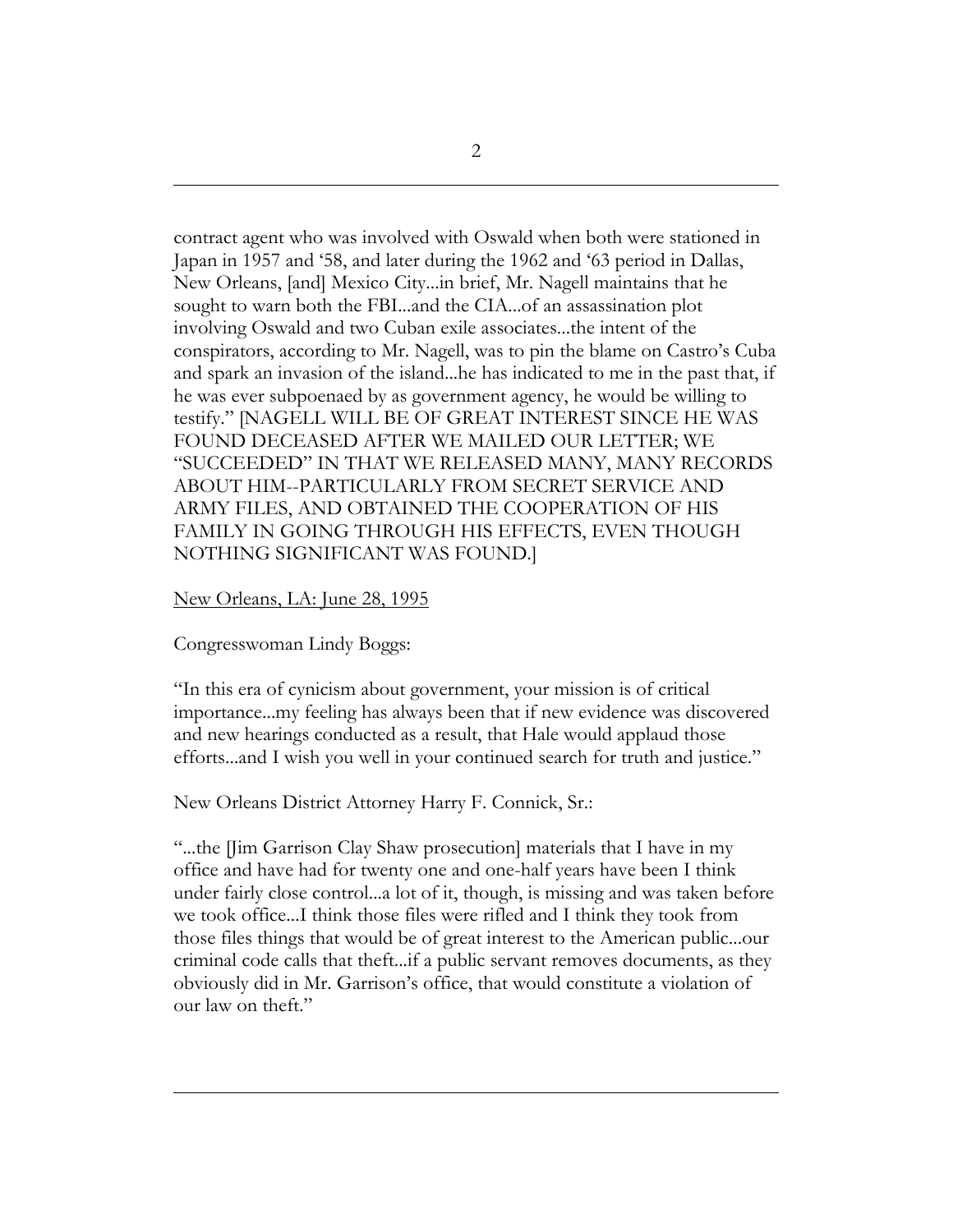Washington, DC: October 11, 1995

Professor Page Putnam Miller:

"...the historical profession seeks the broadest definition possible in determining what is an assassination record. We hope that the Board will actively pursue records even though agencies may not have labeled those records as assassination-related records..."

Attorney Jim Lesar

"...how the term 'Kennedy Assassination Records' should be defined...is a very significant question because it goes to the heart of this Board's capacity to restore the confidence of the American people that they have a right to know their own history..."

Attorneys Mark Zaid and Charles Sanders:

"...the term or definition of the term 'assassination records' is likely to be the most important administrative decision the Board will make."

Professor John Newman:

"...no one is going to get everything they want out of this Board or out of this government, but I think it is terribly important to start the right way, as you are, by plugging into the research, being open, being inclusive; that is a very good sign."

Professor Peter Dale Scott:

"...with respect to any assassination record, deception, alteration, or concealment implies that a truth is being concealed, and the records of the concealed truth, whatever the content of that truth, should be deemed to constitute an assassination record."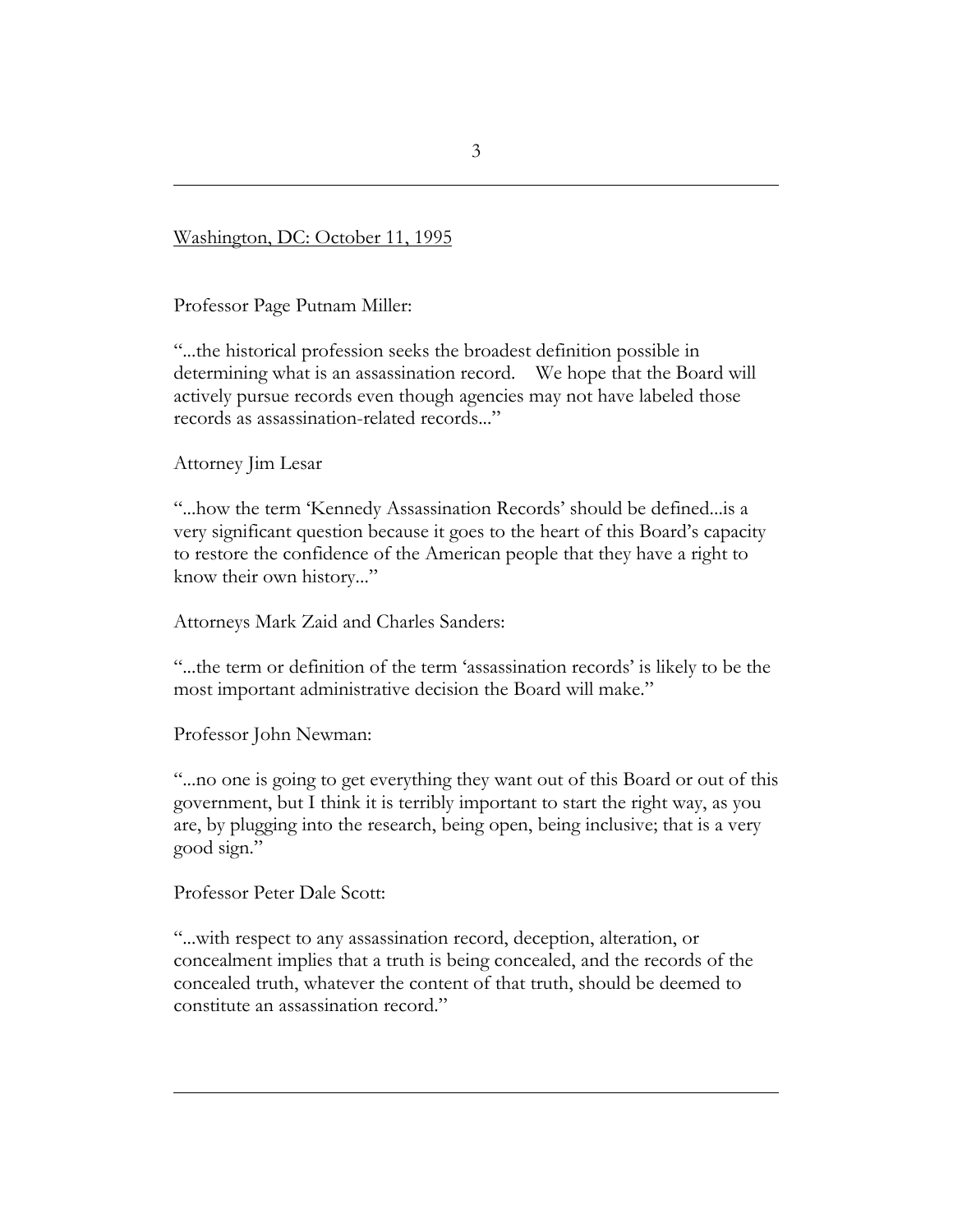## Zapruder Film Hearing in Washington, DC: April 2, 1997

Author Josiah Thompson:

"Why is this [Zapruder] film important? It is enormously important, if you want to know what happened in Dealey Plaza, this film shows you, as much as any film can. All queries and challenges to...[its]...authenticity, if this film is in government hands, can be satisfactorily overcome. When that is done, this film then becomes a baseline for all additional studies for what happened in Dealey Plaza...there should be a protocol established as for how a digitized copy is made with the state of the art equipment...that digitized copy, which is then fully authenticated, should then be the basis of all research in the future."

Film Reproduction Expert Moses Weitzman:

"Certainly a copy [of the Zapruder film] should be undertaken now with today's technology. It is better than what I had 30 years ago [when I optically enlarged the film from 8 mm format directly to 35 mm format]...someone should invest [the] 10 or 15 or \$ 20,000 that is necessary for the hardware to duplicate regular 8 mm [film] with full immersion gate...if it were being scanned rather than being put onto film...scanned digitally, than that image could be enhanced and repaired, so to speak, as many modern motion pictures are...it can be brought to near pristine condition."

Author Richard Trask:

"To call Zapruder's film remarkable is an exaggerated understatement. It is, due to the subject matter and the clear angle of view undoubtedly one of the most important if not the most historically important movie film ever made."

Author David Lifton (letter submitted for inclusion in the record):

"If all that mattered [re: the Zapruder film taking issue] was the imagery, then a copy would probably be good enough. But no--a copy is *not* good enough, not if the issue is authenticity...for I believe that the key issue *is* in